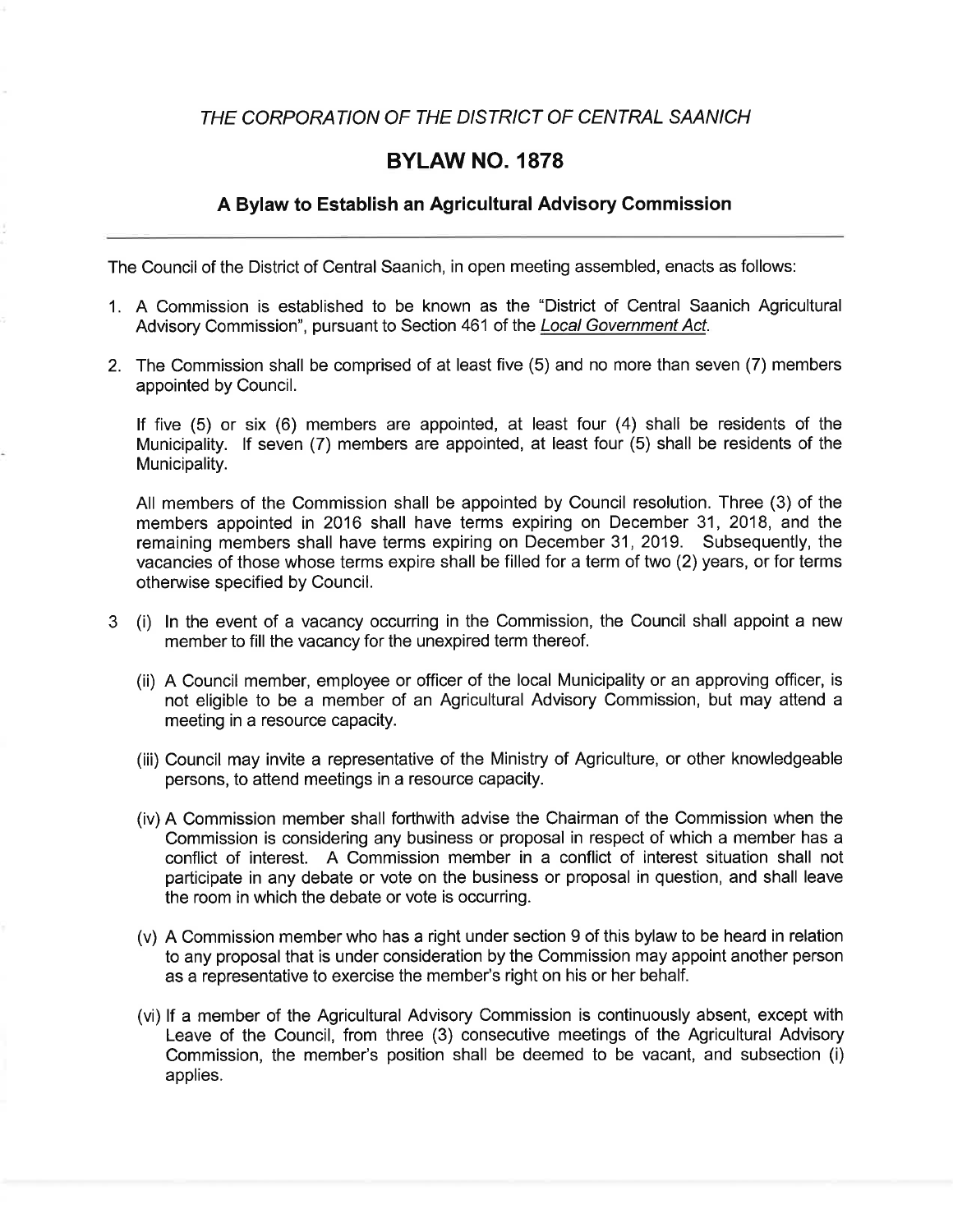- (vii)The Council may by a vote of at least 213 of the members present and voting at a meeting of Council, remove a member of the Agricultural Advisory Commission from office.
- 4. The meeting of the Commission shall be presided over by a Chair who shall be elected from the Commission members at the first meeting of each calendar year. The Chair shall appoint another Commission member as Acting Chair in case of the Chair's absence. The Chair shall be entitled to vote at all meetings.
- 5. lf five (5) members have been appointed by Council under section 2 of this bylaw, then three (3) members shall constitute a quorum of the Commission. lf six (6) or seven (7) members have been appointed, then four (4) members shall constitute a quorum of the Commission.
- 6. The Commission shall, by resolution, establish rules for its procedure, and may from time to time vary such rules by a vote of the majority of the members present at a meeting.
- 7. ln cases not provided for under this Bylaw or the procedural rules established by the Commission under section 6, the most current version of Robert's Rules of Order will apply to the proceedings of the Commission, to the extent that those rules are:
	- a. applicable in the circumstances; and
	- b. not inconsistent with this Bylaw, the procedural rules established by the Commission or the Community Charter.
- 8. lt is expected that the Commission will generally meet six times per year, with less frequent meetings during the growing season, but with additional meetings if necessary to address the business of the Commission in a timely manner.
- 9. Where the Commission is considering an amendment to a plan or bylaw, or the issue of <sup>a</sup> permit, the applicant for the amendment or permit is entitled to attend at meetings of the Commission and be heard.
- 10. All meetings of the Commission shall be open to the public. Members of the public will not, however, be afforded an opportunity to address the Commission; if a member of the public wishes to comment on a matter relating to the Commission or its business, such comment may be submitted to the Council.
- 11. The Commission shall, upon receiving a request for advice from Council, provide recommendations to Council dealing with such matters as shall have been referred to it.
- 12. Council may by resolution request the Commission to advise Council on any agricultural matters respecting land use, community planning or proposed Bylaws and permits under Divisions 4 to 14 of Part 14 of the *Local Government Act*, including:
	- i. Official Community Plans;
	- ii. Zoning Bylaws;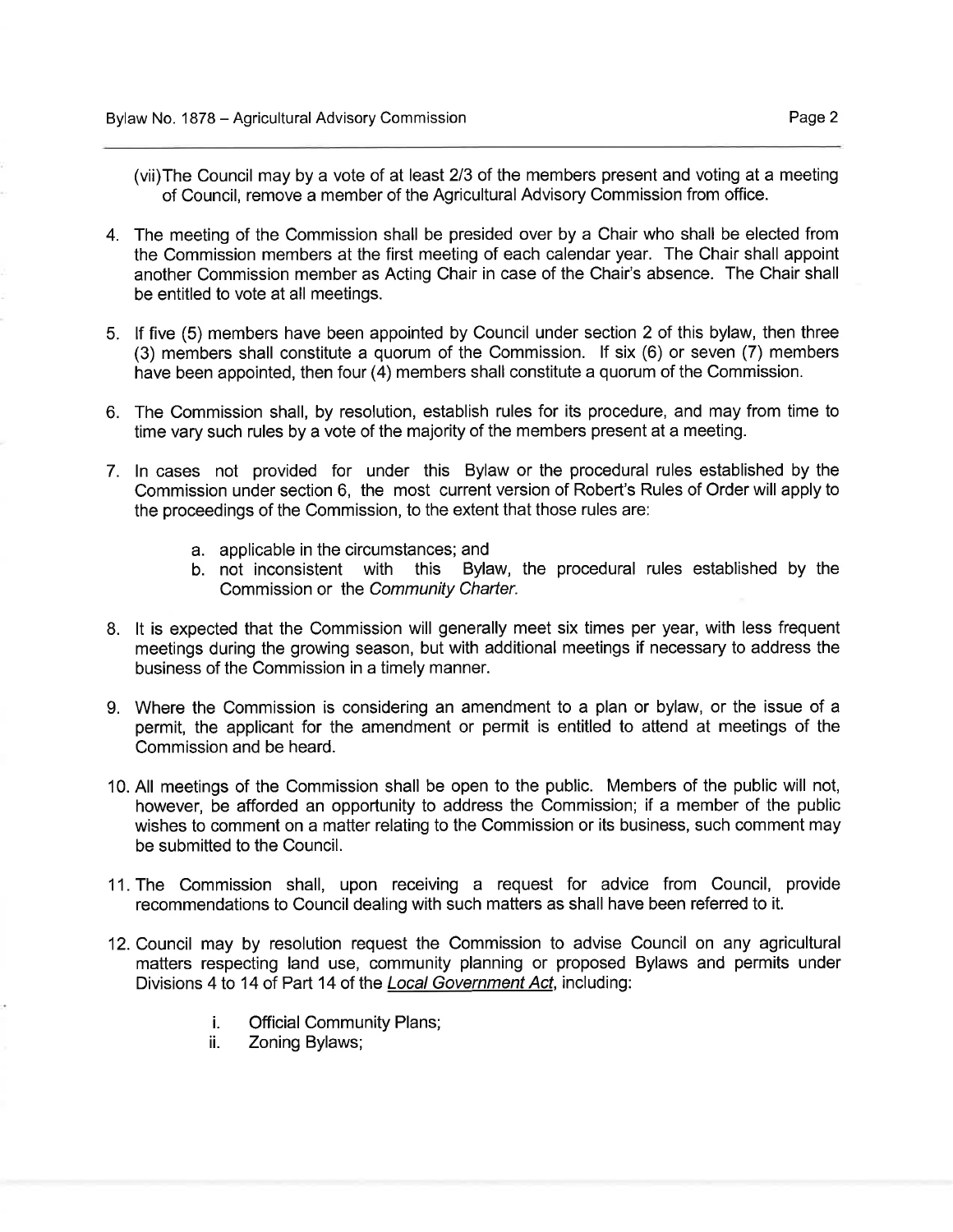- iii. Development Approval Information Requirements;<br>iv. Development Permits;<br>v. Temporary Use Permits:
- 
- v. Temporary Use Permits;<br>vi. Development Variance P
- vi. Development Variance Permits;<br>vii. Subdivision and Development S
- vii. Subdivision and Development Servicing Requirements and Related Matters;<br>viii. Phased Development Agreements;
- viii. Phased Development Agreements;<br>ix. Runoff Control Requirements;<br>x. Flood Plain Requirements;
- 
- 
- x. Flood Plain Requirements;<br>xi. Off-Street Parking and Loading Requirements;<br>xii. Sign Requlations; and,
- 
- xiii. Landscaping and Screening Regulations.
- 13. Council may by resolution request the Commission to advise Council on all matters respecting applications initiated under the Agricultural Land Commission Act and the ALR Use Subdivision and Procedure Requlation, including:
	- (i) applications to approve Non-Farm Use of land in the Agricultural Land Reserve;
	- (ii) applications to subdivide land in the Agricultural Land Reserve;
	- (iii) applications to include or exclude land from the Agricultural Land Reserve; and,
	- (iv) applications to remove soil or deposit fill on land in the Agricultural Land Reserve.
- 14.ln the review of applications and bylaw amendments, the Commission shall comment on the following:
	- (i) the effect of the proposal on the agricultural potential of the subject property;<br>(ii) the effect of the proposal on adjacent farm properties and surrounding
	- the effect of the proposal on adjacent farm properties and surrounding agricultural production;
	- (iii) the effect of the proposal on water resources and transportation issues;
	- (iv) the impact of the application on maintenance of the Agricultural Land Reserve, (v) where appropriate, possible alternatives to the proposal; and,
	-
	- (vi) issues relating to the protection of farm land specific to the application and the viability of farm operations, including the use of appropriate buffers to enhance land use compatibility.
- 15. The Commission may also make recommendations to Council on the following:
	- (i) opportunities to raise awareness of agriculture; (ii) the role of farming in the local economy;
	-
	-
	- (iii) competition for the agricultural land base;<br>(iv) improvements to municipal bylaws, policies and practices to support agriculture;
	- (iv) improvements to municipal bylaws, policies and practices to support agriculture; (v) priorities for Council advocacy to other agencies and levels of government for changes that would support agriculture;
	- (vi) opportunities to improve drainage and irrigation works;
	- (vii) the impact of park and recreation proposals on agriculture;
	- (viii) the impact of transportation and utility corridors on agriculture; and,